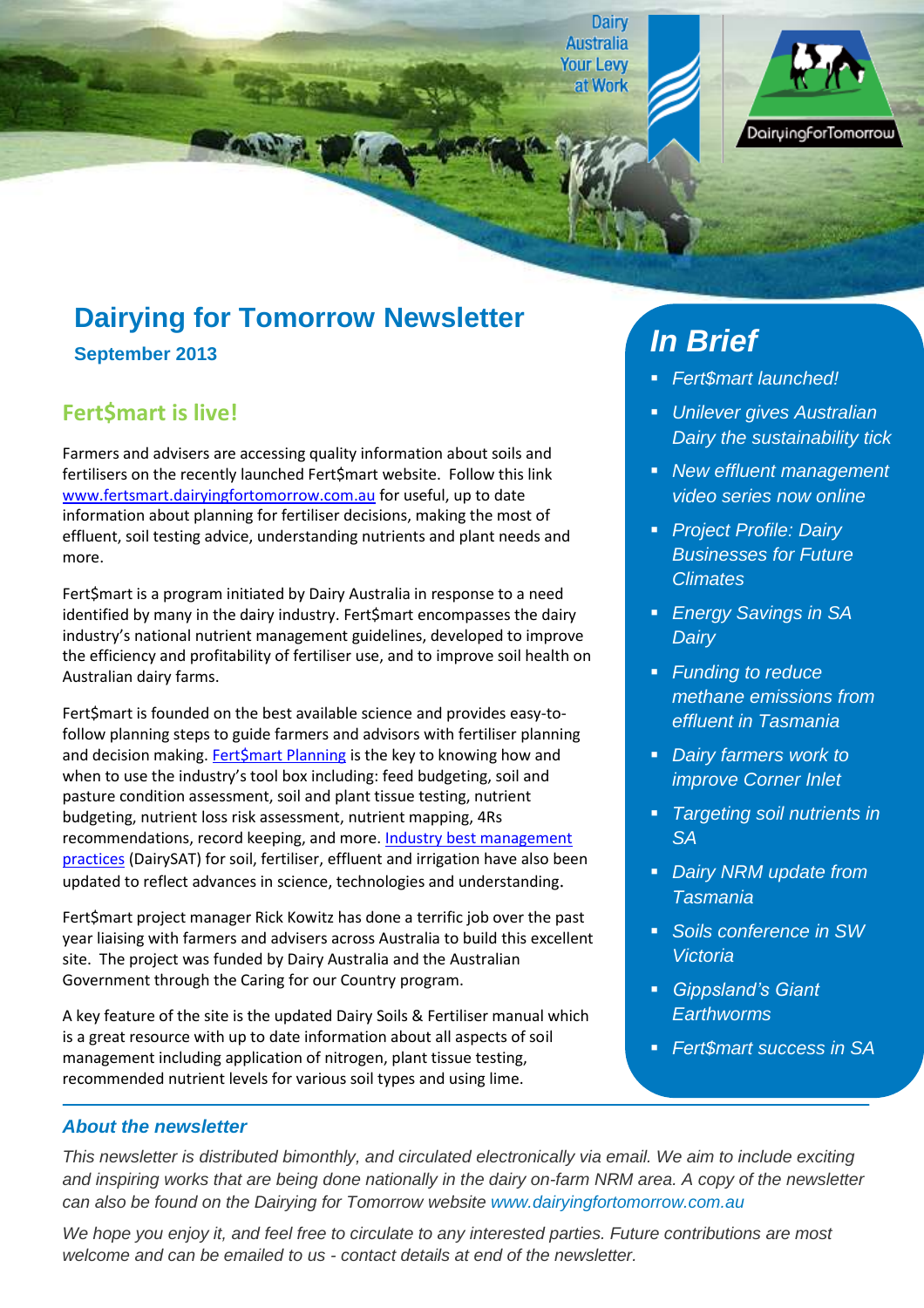

# **Unilever gives Australian Dairy the Sustainability Tick**

The global company Unilever has accepted Australian dairy production as meeting its Sustainable Agricultural Code. This means all dairy products sourced from Australian milk production can be deemed to be sustainable. All dairy companies will be accepted as providing dairy products from sustainably sourced milk when the dairy products are made from Australian milk.

Unilever will work with dairy companies and Dairy Australia to make a joint announcement of this, once 80-90 dairy farmers have been selected to participate in a verification project, addressing the Unilever continuous improvement requirements in the areas of farm wastes, soils and biodiversity.

Unilever has a target of sourcing 100% of its agricultural raw materials sustainably by 2020. Unilever wants to source sustainable dairy by 2020, but is seeking to have 50% sustainable dairy production by 2015.

While Unilever currently only sources small quantities of dairy products from Australia, this has the potential to grow, especially if Australian dairy production meets the Unilever Sustainable Sourcing Code.

Unilever's current process for determining Sustainable Sourcing is to work with individual companies/suppliers and their farmers. Companies are required to have their farmer suppliers:

- perform self-assessments against the Unilever Sustainable Agricultural Code (SAC)
- adopt Good Practices in a wide range of areas (social, environmental and economic)
- commit to continuous performance improvement

As well, dairy companies are required to:

- capture real data on the improvements their farmers are making to develop evidence-based progress reporting
- submit to risk-based external independent verifications (if and when

requested by Unilever)

### **New effluent management video series now online**

Dairy Australia has this week launched a series of ten video clips outlining different aspects of effluent management. Each video clip has an accompanying printable factsheet summarising the video topic, and providing references for further reading or information on the topic.

The clips can be viewed here <http://www.dairyingfortomorrow.com/index.php?id=116>



The following topics are covered;

- 1. Making the most of effluent
- 2. Avoiding problems with effluent management
- 3. The values of effluent
- 4. Effluent system design
- 5. Minimising effluent volumes
- 6. Managing storage levels
- 7. Planning a new pond
- 8. Constructing a pond soil testing
- 9. Pond de-sludging
- 10. Managing manure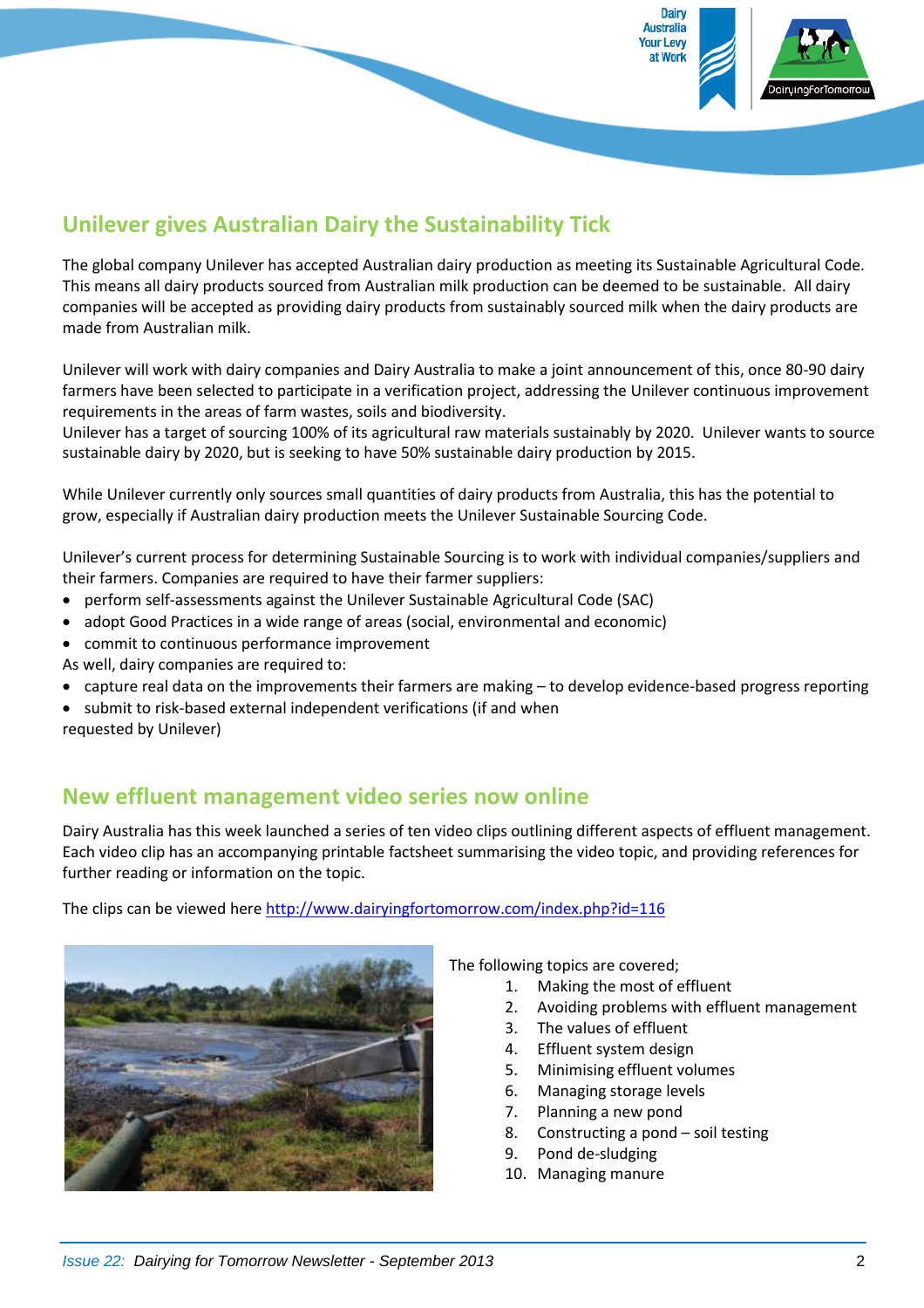

# **Project Profile: Dairy Businesses for Future Climates**

Through funding from the Department of Agriculture Fisheries & Forestry's *Filling the Research Gap* program, Dairy Australia will undertake the *dairy businesses for future climates* project. A summary of this project follows;

#### **Key industry challenges addressed by this project**

- How will the long term trend of intensification within the Australian dairy industry be impacted by increased climate variability and frequency of extreme events?
- What are the likely interactions and trade-offs between intensification, adaptation and greenhouse gas (GHG) mitigation within a farm development scenario?
- How might such interactions affect the vulnerability of different farm systems now and into the future?

#### **How will the project be carried out?**

- This project is drawing upon expertise from across Australia economists, social researchers, farm managers, technical specialists and modellers will be involved. The University's of Melbourne and Tasmania, Dairy Australia, the Tasmanian Institute of Agriculture and regional dairying communities will all play a significant part.
- Regional working groups in South Australia, Tasmania & Gippsland, Victoria will work closely with research teams (Economics, Biophysical & Social) to understand the impacts of climate variability and sequencing of various climatic events coupled with the economic variability well known to dairy farm managers.
- The regional working groups will select a range of real life farms/farming systems as the baseline operations for modelling. The research teams together with local farmers will explore as many development scenarios as possible for those farms – initially using current climate conditions, and then under a range of different and more challenging predicted future climates including extreme events. This will assist in understanding the resilience of different farming systems under various climate futures.

#### **What will be delivered?**

- An understanding of the trade-offs between profitability, risk, social impacts and GHG mitigation within dairy businesses as they move towards intensification and the consequences for the dairy industry. Future directions for individual dairy farms and for the industry as a whole will be informed by this deliverable, independent of any assumptions about climate change or about Government attempts to reduce greenhouse gas emissions.
- The identification of the impact(s) of climate change (variability, extreme events and challenging sequences) on farm businesses.



- The identification of management strategies that provide the most effective climate change adaptation and GHG mitigation outcomes across a range of farm businesses.
- The identification of the skills and support required under different climate scenarios to build industry capacity to respond appropriately.

*This project is supported by funding from the Australian Government's Department of Agriculture, Fisheries and Forestry as part of its Carbon Farming Futures Filling the Research Gap Program. For further information contact Catherine Phelps, Dairy Australia 03 96943730*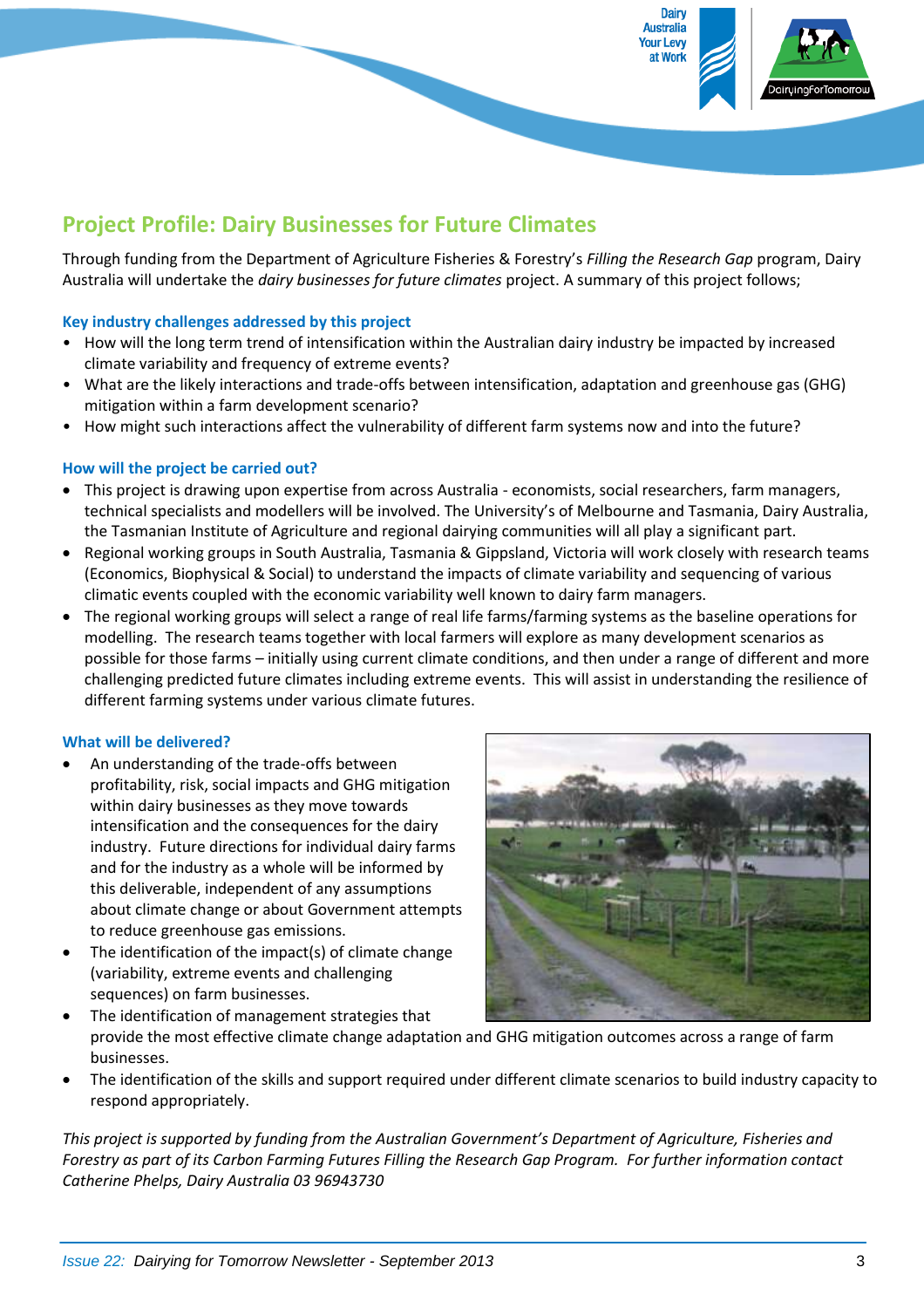

### **Energy savings in SA dairy**



**Energy auditor Nick Bullock**

Dairy farmers in the Fleurieu, Adelaide Hills and Meningie regions learnt how to make savings in energy costs at a series of on-farm workshops led by agribusiness energy audit specialist, Nick Bullock as part of Dairy Australia's *Smarter energy use on Australian dairy farms* project. He drew upon his experiences in New South Wales, where over 350 dairy farmers have accessed his energy auditing service through a subsidy program.

The workshops helped farmers work out if they are paying too much for their electricity, identify inefficiencies and outline the best cost-saving options available.

"Our benchmarking on dairy shed electricity costs across Australia has found there is a large range of energy costs– between \$4 / 1000L milk to over \$14 / 1000L milk. This means at a production level of one million litres, some farmers are paying up to \$10,000 per year more than others for energy. The

first step is for farmers to know where they sit within this range, and the potential savings achievable," Nick said. Participants heard about ways other dairy farmers have minimised energy use in milk cooling, water heating, milk harvesting and irrigation and pumping.

Regarding milk cooling, Nick indicated that experience shows 75 per cent of plate coolers are not running efficiently and chilling systems often need to be fine-tuned. He also discussed the benefits of pre-heating water with solar or heat recovery systems and using variable speed drives to reduce the cost of running the milk vacuum pump by up to 50 per cent. Talking to energy providers and comparing rates and cost of supply can also result in significant savings. Farmers went away with real case study data sheets, as well as worksheets to record costs and establish their own energy spend.

*The Smarter energy use on Australian dairy farms project is delivered through DairySA and funded by Dairy Australia and the Australian Government. For further details, contact Monique White on 0400 972 206 or [monique@dairysa.com.au](javascript:_e(%7b%7d,%20)*

## **Funding to reduce methane emissions from effluent in Tasmania**

DairyTas has received funding from the Commonwealth Government's Action on the Ground program. \$632,000 has been awarded to DairyTas to look at whether short term effluent retention in an above ground storage tank can result in reducing methane emissions from dairy farms.

Three-quarters of Australian dairy farms direct their effluent to ponds prior to it being reused on crops or pasture. These ponds provide a very important function - reducing the risk of nutrient runoff by providing storage for effluent generated during periods when additional soil moisture is not needed. While the effluent is in storage, the organic matter or volatile solids it contains decompose under anaerobic conditions (without oxygen) resulting in the release of methane and carbon dioxide from the pond.

Methane is a potent greenhouse gas and its release from effluent ponds represents over 7% of the total GHG estimate for grazing based dairy farms. While a methodology for capturing methane from dairy effluent ponds has been approved under the Carbon Farming Initiative (see DfT [News edition 17](http://www.dairyingfortomorrow.com/uploads/documents/DfT%20Newsletter%20June%202012%20%20Issue17.pdf) for further information) covering dairy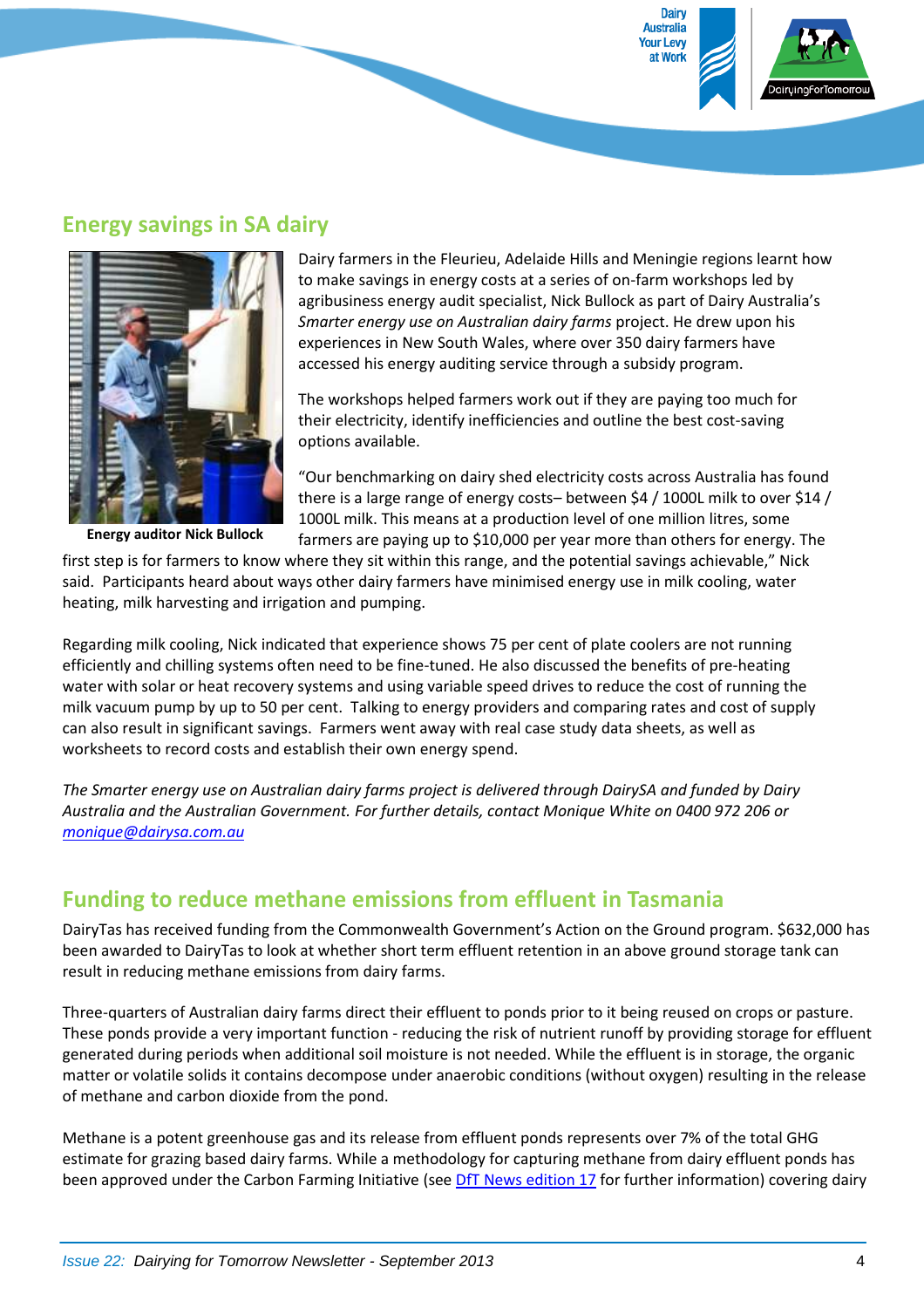

effluent ponds is unfortunately not currently an economically viable abatement option for many grazing operations [\(Dairy Shed Effluent and Biogas -](http://www.dairyingfortomorrow.com/uploads/documents/Dairy%20Shed%20Effluent%20and%20Biogas_1.pdf) Frequently Asked Questions).



This project will trial an alternative strategy for managing effluent. Researchers have estimated that methane emissions from ponds can be substantially reduced by distributing effluent more frequently; avoiding the long solids retention time common under a more typical approach to pond management. This project will develop a 'hybrid' system as effluent will continue to be stored during the winter period, but during the remainder of the year, it will be distributed as frequently as possible (whenever there is a soil moisture deficit greater than the minimum effluent application depth).

Above-ground effluent storage tanks are becoming more common on farms in New Zealand where high rainfall, high

water tables and highly permeable soils mean that excavated, earthen storage ponds are not appropriate. The project will run until early 2017 and will involve a number of open days on the Tasmanian co-operating farm (to be announced).

*This project is supported by funding from the Commonwealth Government's Action on the Ground program. Contact Scott Birchall on 0458 210 604 for more information.*

## **Dairy Farmers work to improve Corner Inlet**

More than \$220,000 in funding has been given to local farmers to help improve the health of Corner Inlet by reducing the amount of nutrient and sediment entering waterways. West Gippsland Catchment Management CEO, Martin Fuller, said the funding was given under a program called CORE 4 which had been a fantastic success.

"Twenty-three landowners have been involved in this program with more than half of them receiving funding for works on their properties," explained Mr Fuller. "The funding will be used by farmers for projects like increasing the storage capacity of effluent ponds and upgrading effluent disposal systems. Farmers are contributing some of their own money and time towards these projects. "We've worked with the dairy industry targeting farms in the Agnes, Franklin and Yanakie catchment areas," said Mr Fuller.

Nutrient and sediment from the catchment have a huge impact on the seagrass meadows in Corner Inlet. The meadows provide feeding and breeding grounds for many marine organisms, particularly young and newly hatched fish. With an extensive network of roots, seagrass meadows also play a role in stabilising mudflats and sediment within the wetland system.

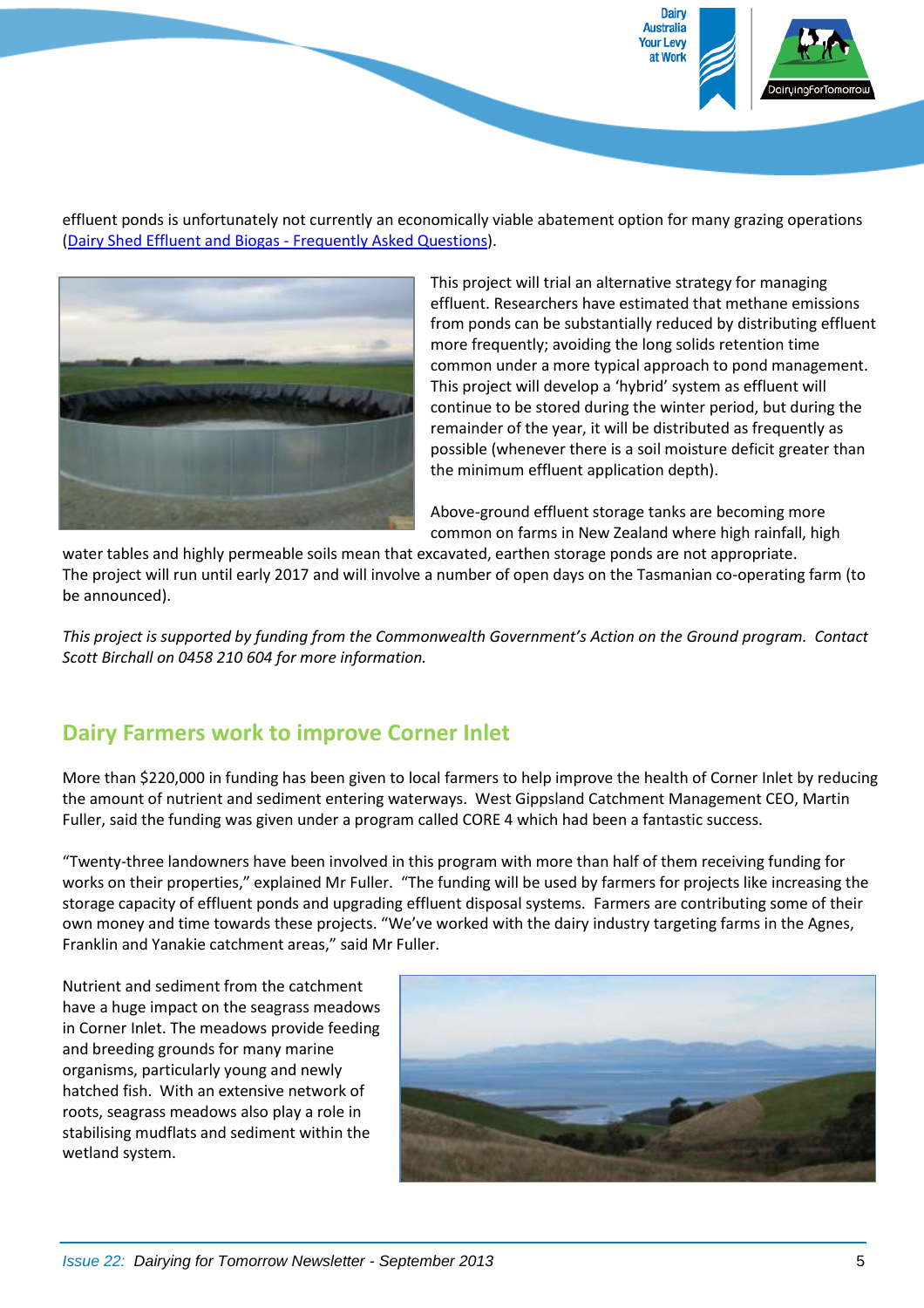

CORE 4 has been funded through the Australian Government's, Caring for our Country program through Corner Inlet Connections.

"Each farm involved in the project was visited by an agricultural specialist to help the farmer work out where the best nutrient savings could be made," continued Mr Fuller. "The cooperation of dairy farmers in the CORE 4 program is a real credit to the dairying community. It shows a willingness not only to improve their farm but to contribute to the health of Corner Inlet, a priority area under our Regional Catchment Strategy."

"Corner Inlet is the only place in Victoria where the Broad-leaved seagrass (Posidonia) grows. It is a vulnerable species and is susceptible to changes in pollution and sediment levels entering the inlet," explained Mr Fuller.

*For further information contact Gillian Hayman, NRM Technical Specialist with Dairy Australia, Gippsland 0428345493.*

# **Positive Results from Targeted Soil Nutrient Delivery**

A large dairy business at Parawa has used soil testing to guide and prioritise fertiliser inputs on their farms, with marked improvements in soil test results and better winter pasture growth over two years.

The team at Williams Farms were concerned about soil fertility on their paddocks and how to most cost-effectively

use fertilisers to grow more grass. Consequently they undertook soil tests for a series of farm paddocks in early 2011, as participants in the SA Dairy Soil Nutrient project. This project work was supported by DairySA through funding from the Australian Government's Caring for our Country program.

Angus Williams explained how testing work revealed some marginal deficiencies of phosphorus (P). More significantly, over half the paddocks were seriously low in potassium (K) and sulphur(S), however, actual test results varied markedly between individual paddocks so it was not appropriate to use the same fertiliser program over all paddocks.

**SA Farmer, Angus Williams** 

In response to the 2011 soil test results, Angus reported how;

- P fertilisers applied to deliver an average 14 kg P/ha each year.
- K fertiliser inputs increased but only on the 50% of paddocks recording low soil K.
- S inputs increased a bit, but spread over three smaller applications each year to reduce leaching losses.
- Paddocks used for silage production changed each year, but trying to avoid cutting any low-K paddocks (because silage harvests removes a lot of K from harvested areas).
- Most of the silage is conserved in above-ground stacks, which cows directly self-feed from during summer. These silage stacks were deliberately sited in less fertile paddocks, so the concentrated summer stocking would return a lot of nutrients onto these paddocks.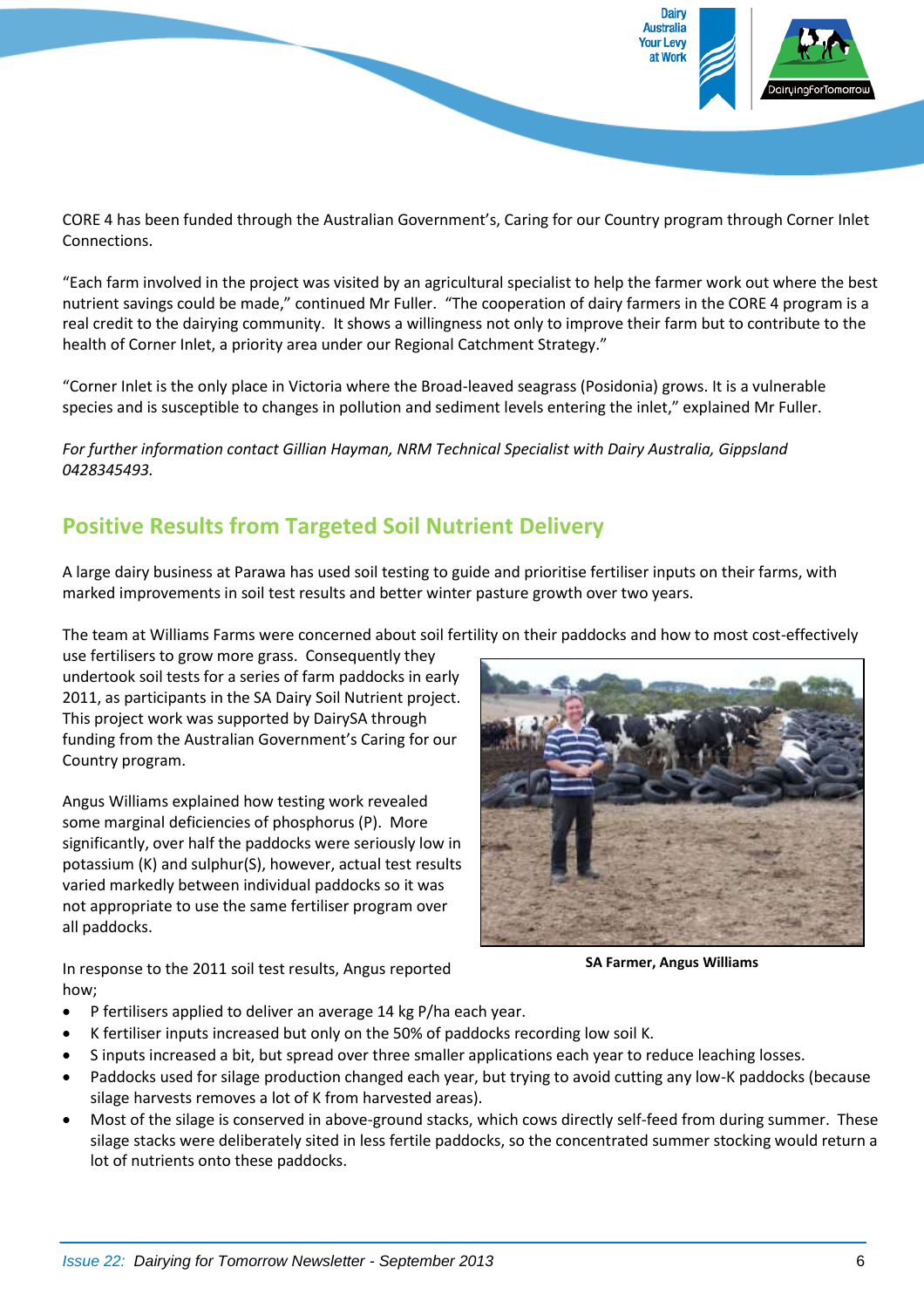

As part of the DairySA project, paddocks were tested again in early 2013. Greg Mitchell (FP-AG Pasture Agronomist) collated these results and was impressed with how Williams Farms had used the initial soil test information. Greg reported;

- Williams Farms had markedly improved and evened out soil fertility levels across their paddocks.
- The proportion of low P-testing paddocks had diminished over two years, from 35 to 7%
- The incidence of low K paddocks also dropped, from 57 to 43%.
- The proportion of low-S paddocks had dropped markedly, from 85 to 30% of paddocks over two years.
- The siting of the Williams' self-feeding silage stack in infertile paddocks had been very successful in quickly correcting any major nutrient deficiencies and boosting pasture growth from these areas.

Collectively, improved nutrient management has boosted pasture productivity on the Williams' *Cape View* dairy farm, with extra winter growth particularly evident. Greg reported how whole-farm pasture growth rates averaged an impressive 30 kg/ha/day right through winter 2012 on *Cape View*.

"This is pretty impressive given the really cold winter weather that year and that the Parawa district is not renowned for strong pasture growth during winter", he commented.

Angus noted how they still spent a lot of money on fertilisers, but were happy how soil test results and pasture production had responded from more targeted fertiliser use. "The soil tests have simply given us more confidence about where to best spend money on fertilisers for the best response" he said.

Williams Farms had previously invested a fair amount in lime spreading on the farm and soil acidity was not currently a major problem. "However, we have seen how our farming soils have continued to acidify over the two year study period, so we will probably need to continue liming work on an ongoing basis here", Angus concluded.

*For further details, contact Monique White on 0400 972 206 or [monique@dairysa.com.au](javascript:_e(%7b%7d,%20)*



**Soils Conference Digs Deep in Western Victoria**

**Don Cook talks Fert\$mart**

Farmers and service providers gained information on soil management and soil function at the 2013 South West Soils Conference held in Warrnambool on  $4<sup>th</sup>$  and  $5<sup>th</sup>$  September.

With 7 speakers providing insights on soil management, conference attendees had plenty of information and ideas to take home for reference and/or implementation. MC, Declan McDonald, Soils specialist with Department of Environment and Primary Industries led the two day event which included a bus tour to two farms and a dinner with special guest speaker Christina Hindhaugh.

The conference was opened by Alice Knight, Chair of

Corangamite CMA who spoke of the need for CCMA to work closely with farmers to get the best outcomes for soil health

and productivity. Alice also spoke of the Brown Book which is in development and shall be a quick reference for soils in the CCMA region.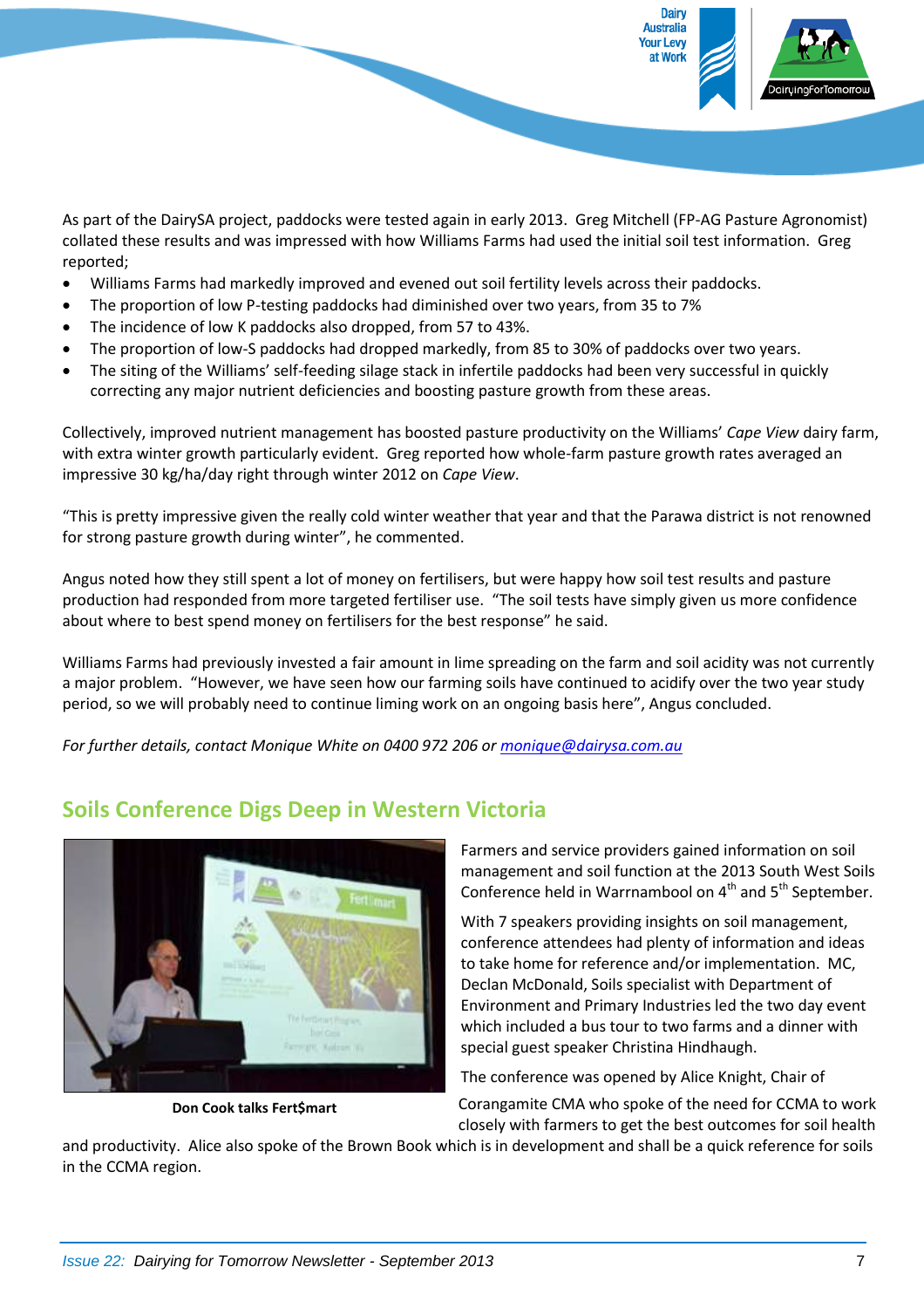

David Marsh, Soils for Life Board member, outlined the projects led by Outcomes Australia of which Soils for Life is one. The Soils for Life project aims to identify current practices in landscape regeneration with 19 case studies now available on their website [www.soilsforlife.org.au](http://www.soilsforlife.org.au/)

Cam Nicholson, landowner and part of the Woady Yaloak Catchment Group, provided his valuable learning's from 30 years of experience in improving soil function. Cam emphasised the need to manage grazing and to get the conditions right for soil biology so they maintain the 'capital in your soil'. Soil type and environment are two things we cannot easily modify however if we do things well that are in our control then ultimately good soil function will be sustainable.

Conference attendees were given an update on understanding the complexities of soil lab test results. Graham Lancaster, Director of AEL Laboratory, showed the audience soil test results from two farms visited as part of the conference. Graham recommended soil tests be conducted at least every couple of years as a source of information to assist in gaining improvements in soil function and fodder production.

Fert\$mart featured at the conference with Don Cook (Farmright Technical Services) giving a summary of the development of the Fert\$mart tool and outlining the trials and activities which led to its release. The Fert\$mart tool was funded by Dairy Australia with assistance from the Federal Government's Caring for Our Country program. The website has many valuable resources for farmers and service providers including checklists, soil fertility guidelines, planning tools, fertiliser advice, case studies, research and trial and reference material. Fert\$mart is available on the [www.dairyingfortomorrow.com.au](http://www.dairyingfortomorrow.com.au/) website.

*Contributed by Louise Sheba, Dairy Australia NRM Technical Specialist, Western Victoria*

### **Tasmanian Dairy NRM Update**

The past year has seen lots of activity in Tasmania

- Over 80 energy audits were conducted through the Smarter Energy Use in Dairies Project (Australian Government funding). Key issues were correct tariffs and contracts and servicing of plate coolers and refrigeration systems. Funding for more audits for 2013/2014 has been confirmed.
- Over 30 renewable energy site assessments were conducted looking at feasibility of solar, solar hot water, wind and mini-hydro on dairy farms - funded by NRM North. Upfront capital costs in a low milk price year meant few farmers were able to take up options but we have a better understanding of what opportunities are available.
- DairyTas was successful with a funding application for farmers on King Island to install solar hot water systems.
- Effluent field days were held to raise awareness of issues important for TDIA effluent system audits.
- An effluent systems design course was run in Tasmania.
- NRM North and Aust Govt Caring for our Country



**Energy assessor training day** 

- program funded soil testing and nutrient management plans for 20 farmers in Meander and Brid Catchments.
- DairyTas funded Serve-Ag to conduct a biological farming monitoring and demonstration trial in NE Tas.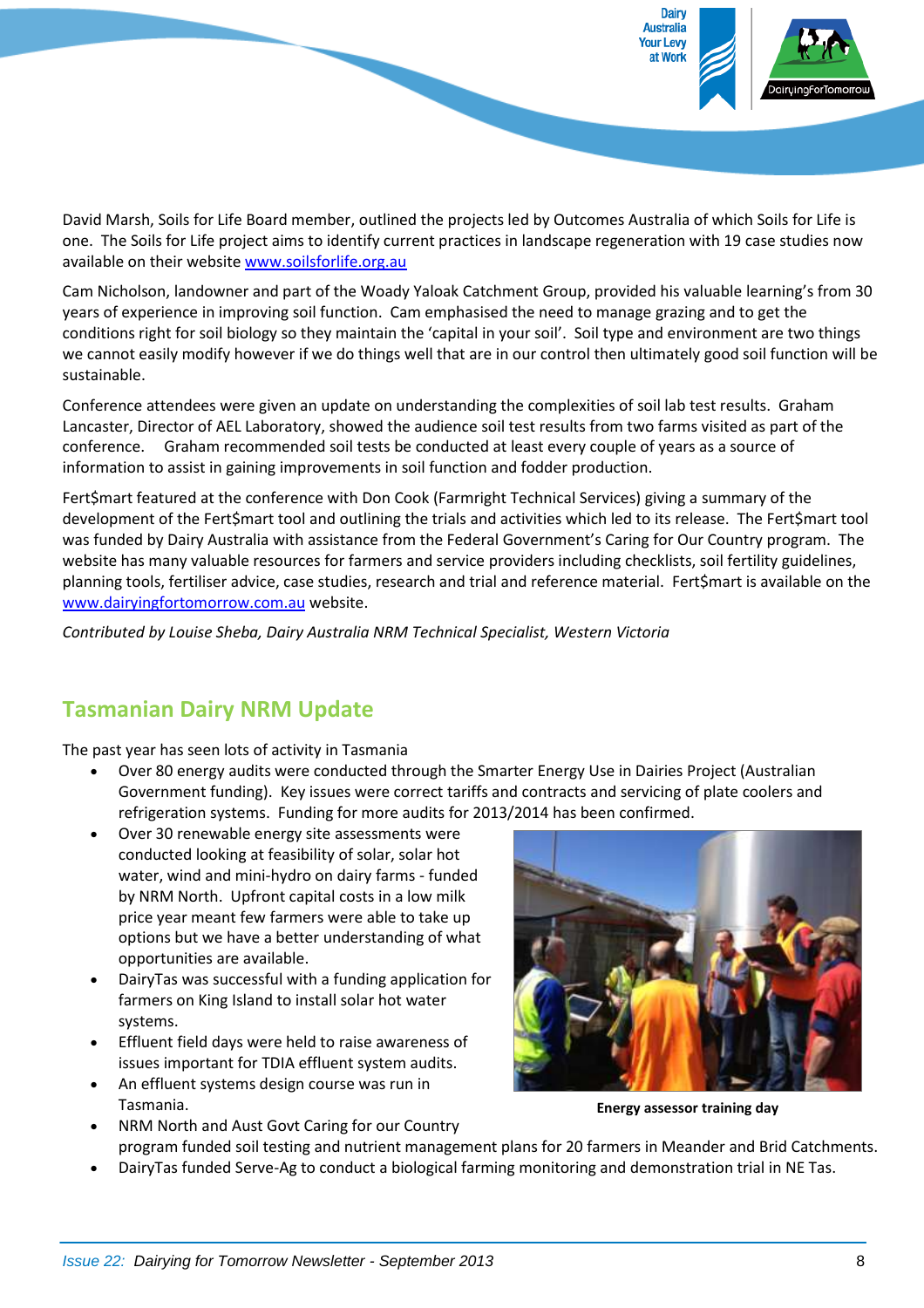

- DairyTas has received funding to trial an above ground effluent storage tank and conduct a research project measuring methane emissions (see article in this newsletter for more details).
- NRM North funded property management plans for 19 dairy farms and invested around \$300,000 in on farm activities such as fencing off waterways and installing water troughs and stock crossings.

# **Gippsland's Giant Earthworms**

On September 9, down in a quiet valley on a soggy south facing slope of a Gippsland dairy farm, interested farmers met in the hope of hearing the gurgles of the Giant Gippsland Earthworm (GGE). They were rewarded after performing the special 'gum boot dance' with the mud squelching, frog like, stomach rumbling sounds of the giant worms moving through the soil beneath.

The Giant Gippsland Earthworm (Megascolides australis McCoy) is one of the largest earthworms in the world, with an estimated average length of 80 cm and a diameter of 2 cm. The GGE is found in a limited area of south western Gippsland, mostly on private land.

The interested group met on Peter & Wilma Mackay's dairy farm to learn more about this curious creature. The day was part of a Caring for our Country project undertaken by the Triholm Landcare group, *Building capability to Manage GGE Habitat on farms*. The project, coordinated by the South Gippsland Landcare Network will help farmers undertaking revegetation projects to design plantings to protect soil moisture regimes around GGE habitat.

An important part of the project is around sharing knowledge about the worm, its habitat, protection and appropriate land management practices. Dr Beverley Van Praagh has studied the worm for over 20 years. Beverley gave a terrific presentation at the field day and is playing a key part in the project. A web site about the worm has been built [http://www.giantearthworm.org.au](http://www.giantearthworm.org.au/) and contains very useful information.

*GippsDairy is a partner in this Caring for our Country project, funded by the Australian Government. For further information contact Gillian Hayman, NRM Technical Specialist with Dairy Australia, Gippsland 0428345493.*



L-R: Walking quietly across the hill slope listening for worm movements, Dr Beverley VanPraagh inspecting a worm burrow, A burrow was exposed to assist land owners understand how to identify whether worms may be present on their land.